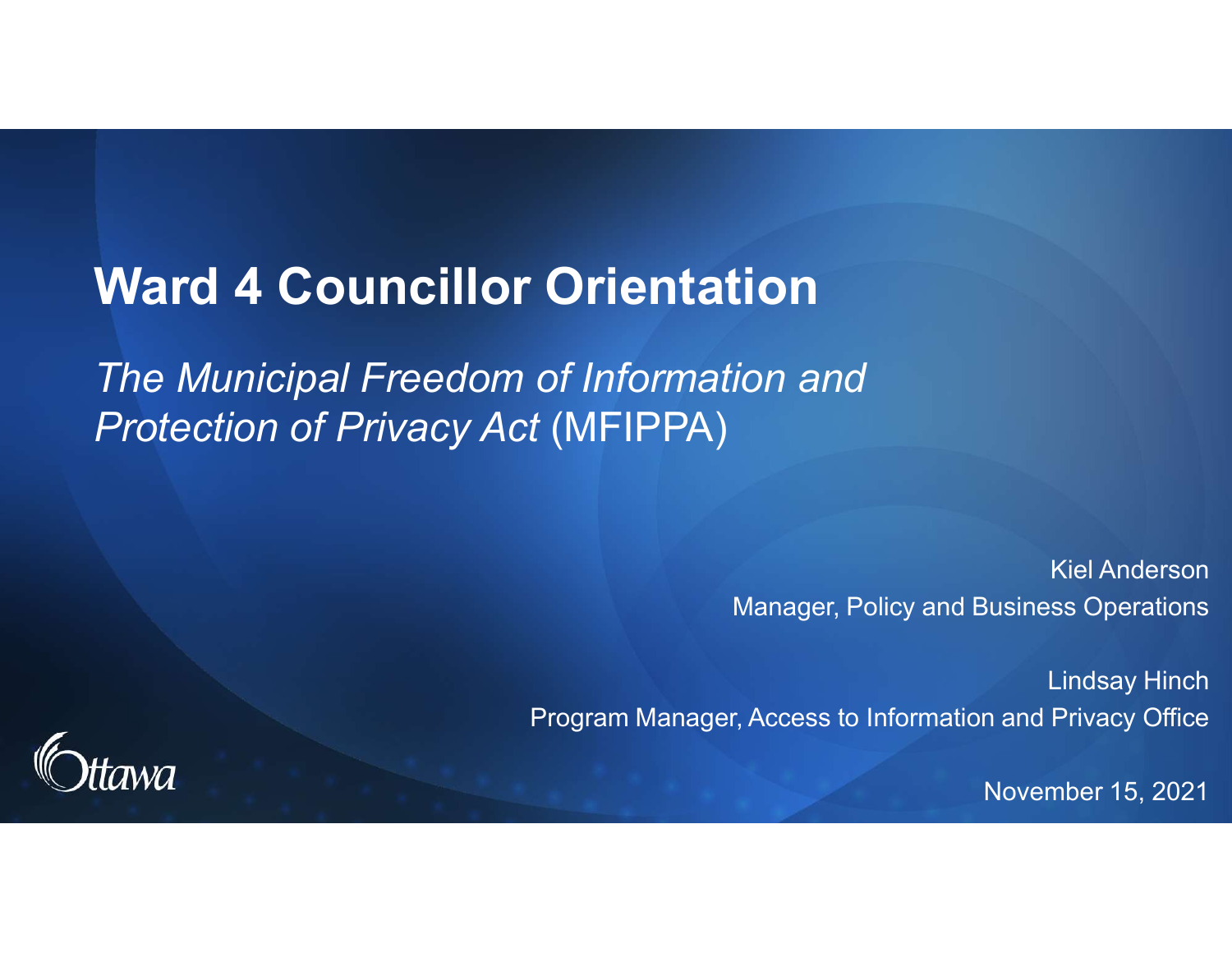# MFIPPA is a Balancing Act

### • Governs public access to information:

- Government information should be available to the public;
- o Any exemptions to the right of access to public information should be limited and specific;
- o Decisions on what is disclosed may be reviewed by the Information and Privacy Commissioner, an independent integrity officer appointed by the **Province**

### • Provides rules with respect to privacy:

- o Protecting personal information held by government organizations and
- Providing individuals with a right of access to their own personal information.

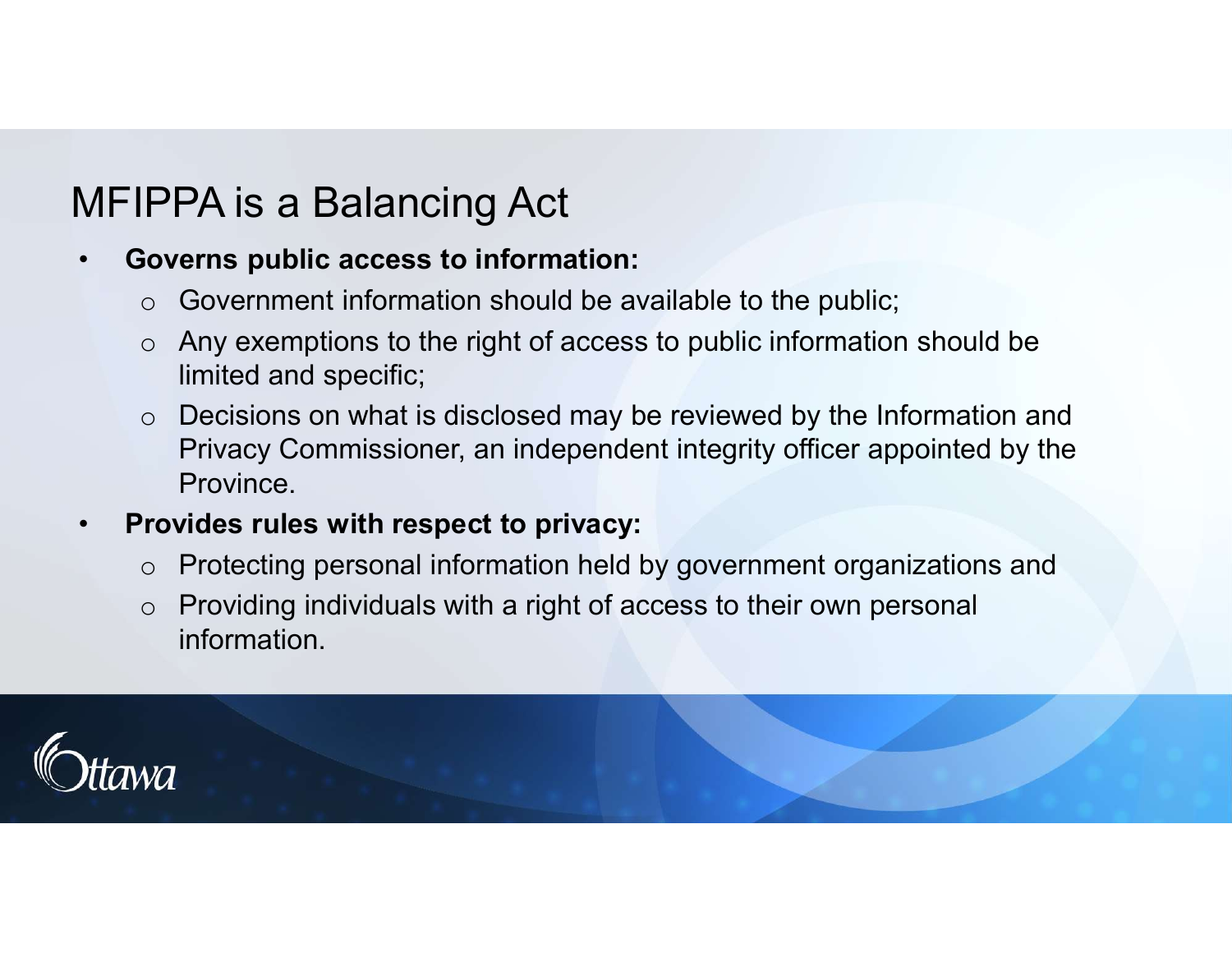# About MFIPPA

- 
- About MFIPPA<br>• Municipalities, local boards and commissions are subject to MFIPPA<br>• Including Police Services Boards, School Boards, Conservation<br>Authorities, etc. o Including Police Services Boards, School Boards, Conservation Authorities, etc.
- 
- Municipalities, local boards and commissions are subject to MFIPPA<br>
 Municipalities, local boards and commissions are subject to MFIPPA<br>
 Including Police Services Boards, School Boards, Conservation<br>
 Authorities, e  $\circ$  This includes: all machine readable information, including papers, electronic data, drafts, e-mails, voicemails, photos, videos, personal notes, post-it notes, etc. About MFIPPA<br>• Municipalities, local boards and commissions are subject to MFIPPA<br>
• Including Police Services Boards, School Boards, Conservation<br>
• Authorities, etc.<br>
• Covers all records in the custody or under the co
- o At the City of Ottawa, the delegated "Head" of institution is the City Clerk

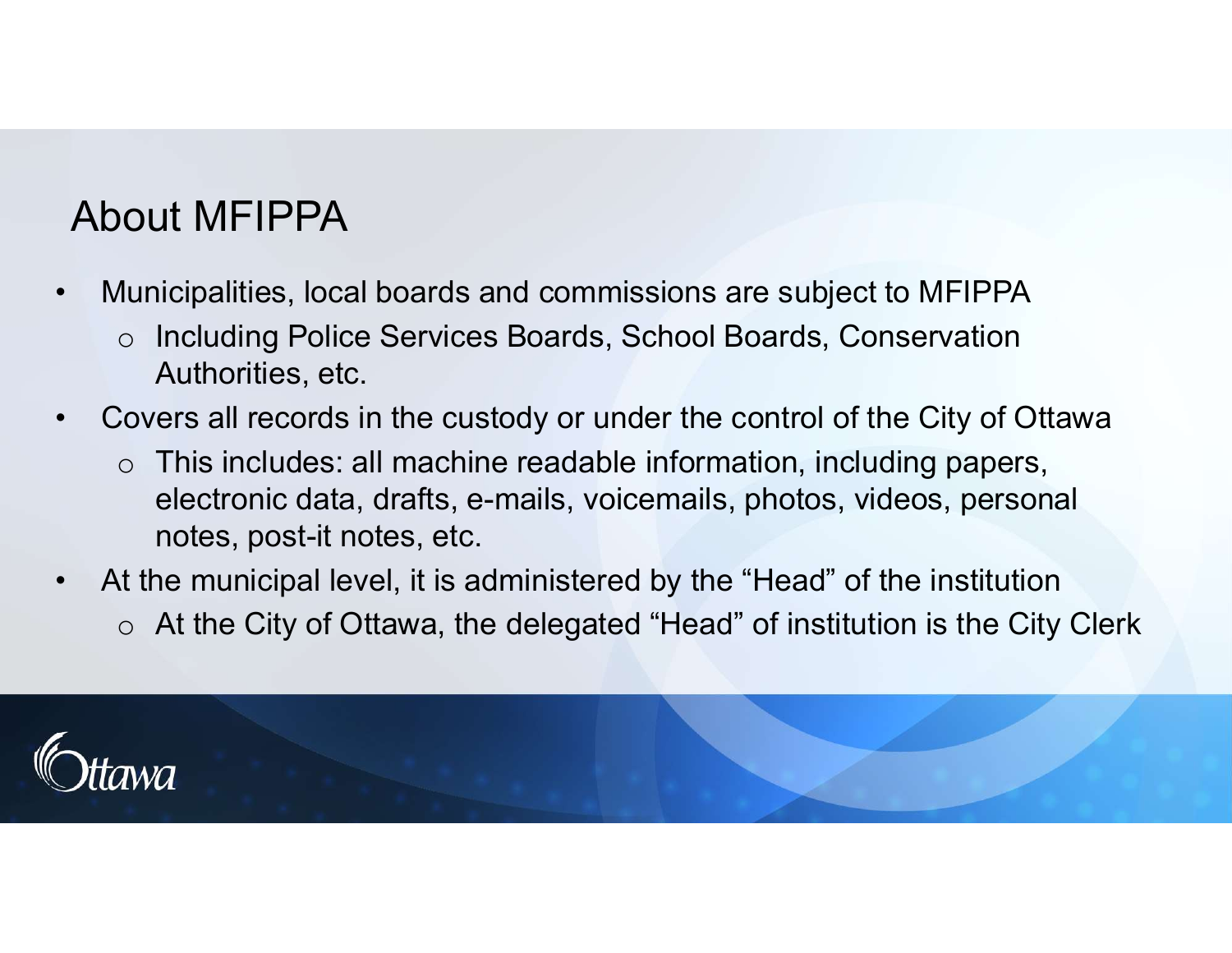# MFIPPA Process

- 
- **MFIPPA Process**<br>• Requests are received by the ATIP Office (\$5 fee)<br>• The ATIP Office retrieves the relevant records from the depart<br>in possession **HEIPPA Process**<br>• Requests are received by the ATIP Office (\$5 fee)<br>• The ATIP Office retrieves the relevant records from the department(s)<br>• A fee estimate or time extension is provided if necessary in possession • MFIPPA Process<br>• Requests are received by the ATIP Office (\$5 fee)<br>• The ATIP Office retrieves the relevant records from the department(s)<br>• A fee estimate or time extension is provided if necessary<br>• ATIP reviews manda **SET ATT PRA Process**<br>• Requests are received by the ATIP Office (\$5 fee)<br>• The ATIP Office retrieves the relevant records from the department(s)<br>• A fee estimate or time extension is provided if necessary<br>• ATIP reviews • Requests are received by the ATIP Office (\$5 fee)<br>• The ATIP Office retrieves the relevant records from the department(s)<br>• The ATIP Office retrieves the relevant records from the department(s)<br>• A fee estimate or time • Requests are received by the ATIP Office (\$5 fee)<br>• The ATIP Office retrieves the relevant records from the department(s)<br>in possession<br>• A fee estimate or time extension is provided if necessary<br>• ATIP reviews mandatory
- 
- - o Sever and redact records where necessary
	- $\circ$  Obtain views of affected third parties
- 
- 

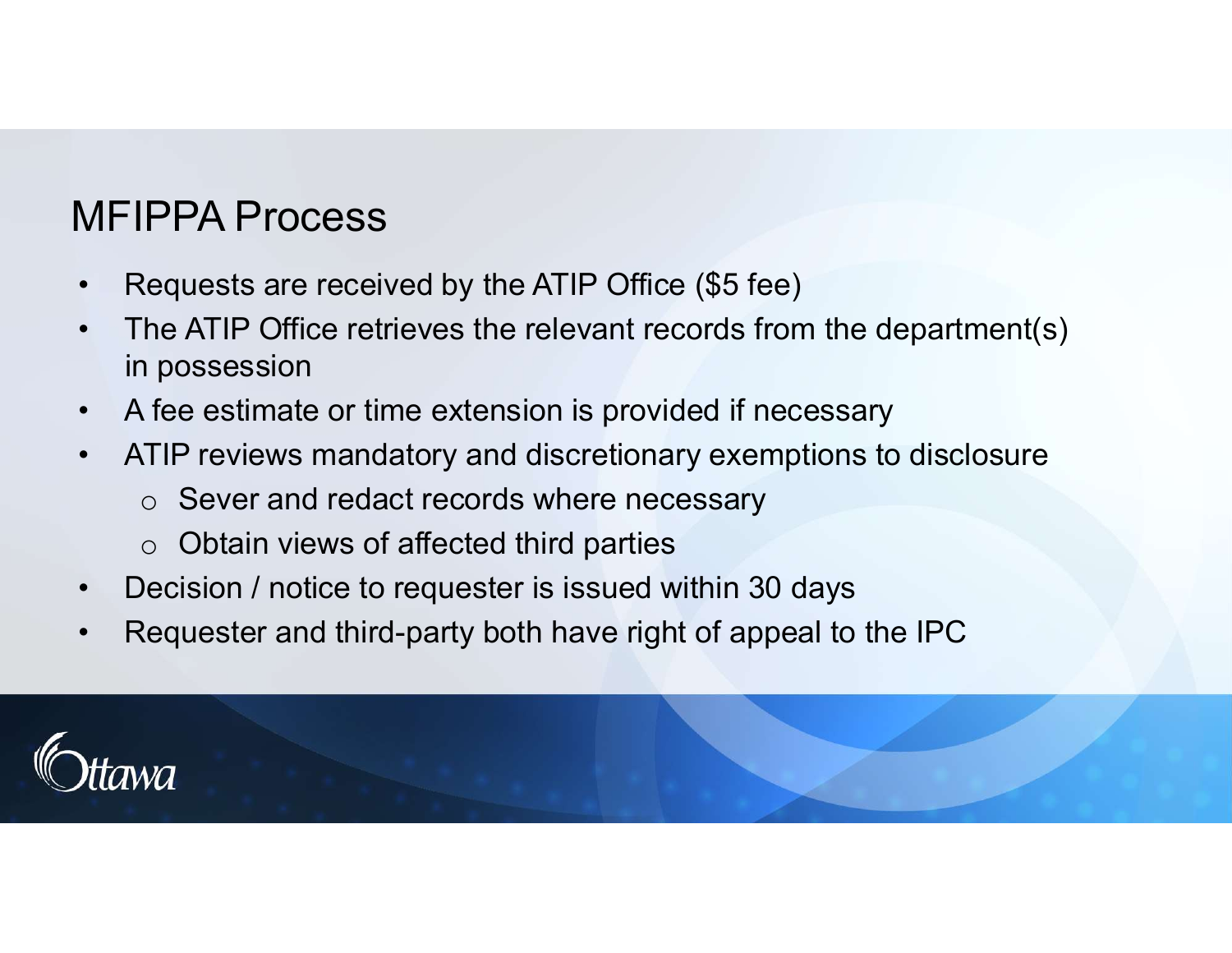# Councillors' Records and the Applicability of<br>MFIPPA<br>Councillors' records are generally <u>not</u> subject to MFIPPA if:<br>• The records relate to a constituency matter – e.g., emails<br>exchanged directly with residents **uncillors' Records and the Applicability of<br>
FIPPA**<br>
IPPA<br>
• The records relate to a constituency matter – e.g., emails<br>
• They are political records – e.g., emails exchanged with<br>
• They are political records – e.g., em **uncillors' Records and the Applicability of**<br> **FIPPA**<br>
Incillors' records are generally <u>not</u> subject to MFIPPA if:<br>
• The records relate to a constituency matter – e.g., emails<br>
• They are political records – e.g., emai • Uncellors' Records and the Applicability of<br>
• FIPPA<br>
• mcillors' records are generally <u>not</u> subject to MFIPPA if:<br>
• The records relate to a constituency matter – e.g., emails<br>
• xchanged directly with residents<br>
• Th Councillors' Records and the Applicability of MFIPPA

- exchanged directly with residents
- another Councillor
- 
- The records are generally <u>not</u> subject to MFIPPA if:<br>
 The records relate to a constituency matter e.g., emails<br>
 They are political records e.g., emails exchanged with<br>
 They are political records e.g., email **Council**

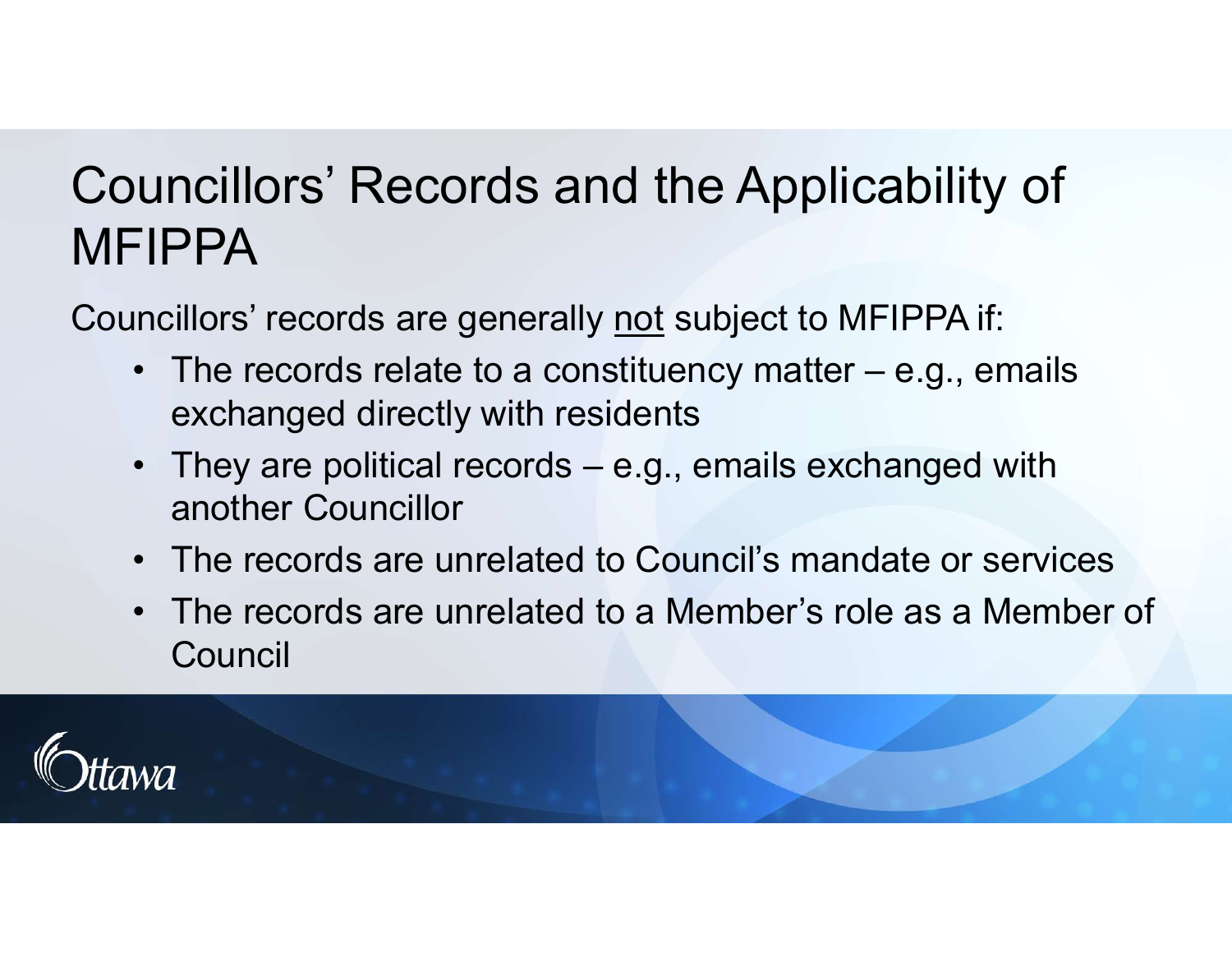# Councillors' Records and the Applicability of MFIPPA

- 
- –<br>Councillors' Records and the Applicability of MFIP<br>• Members' records <u>are</u> subject to MFIPPA if they are:<br>○ Official council/committee records, or pertain to City<br>business e.g., office expenses o Official council/committee records, or pertain to City cillors' Records and the Applicability<br>mbers' records <u>are</u> subject to MFIPPA if they are<br>Official council/committee records, or pertain to<br>business – e.g., office expenses<br>Records of an "Officer or Employee" created in<br>of
	- o Records of an "Officer or Employee" created in discharge cillors' Records and the Applicability of MFIPPA<br>mbers' records <u>are</u> subject to MFIPPA if they are:<br>Official council/committee records, or pertain to City<br>business – e.g., office expenses<br>Records of an "Officer or Employ uncillors' Records and the Applicability of MFIPPA<br>
	Members' records <u>are</u> subject to MFIPPA if they are:<br>  $\circ$  Official council/committee records, or pertain to City<br>
	business – e.g., office expenses<br>  $\circ$  Records of an
	- mails exchanged with the Mayor or City Staff

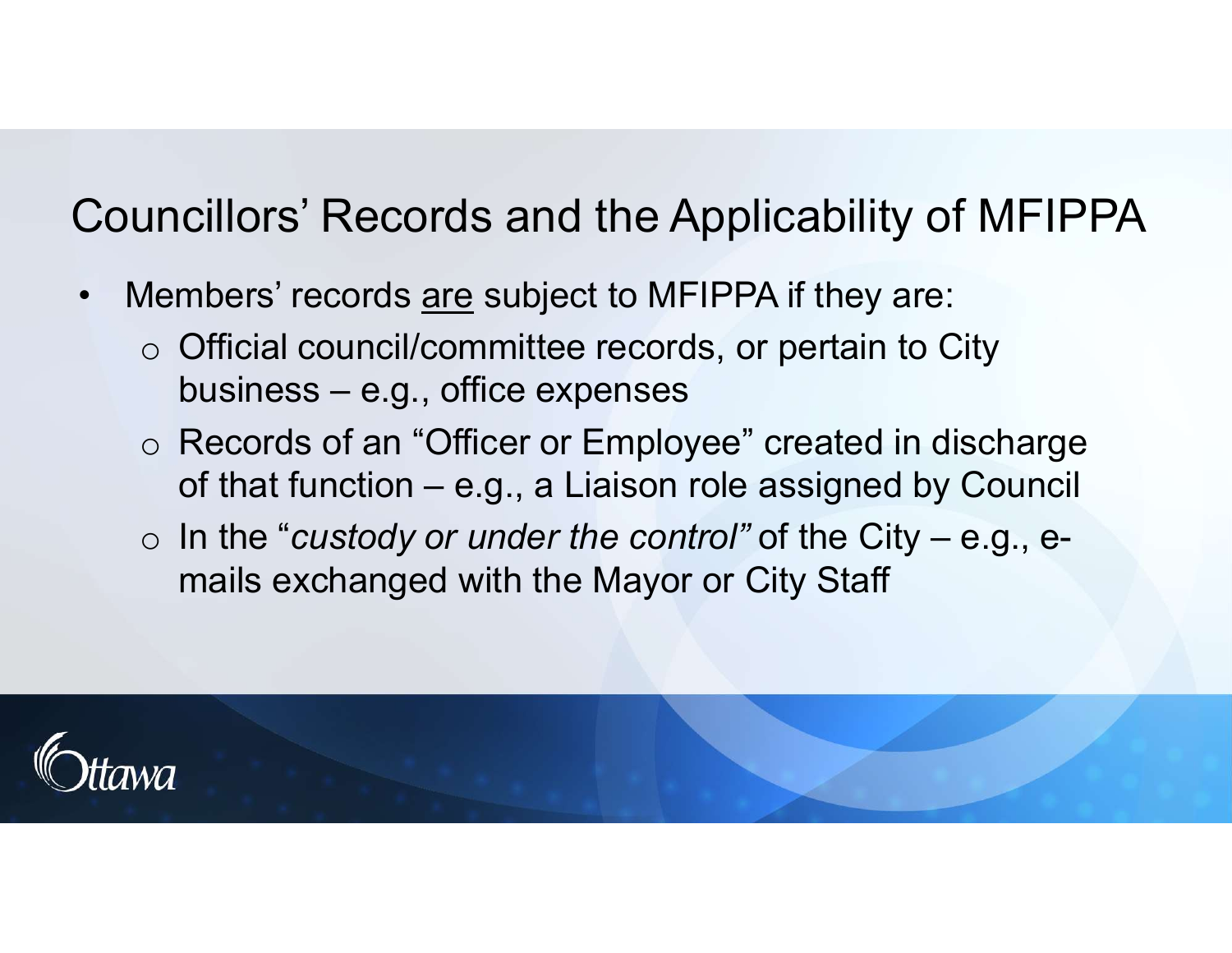# Custody and Control - Factors<br>• Did employee or officer create the record?<br>• Was it created for purpose linked to the City's mandate?

- 
- Custody and Control Factors<br>• Did employee or officer create the record?<br>• Was it created for purpose linked to the City's mandate?<br>• Does content relate to the City's mandate/function?
- 
- Custody and Control Factors<br>• Did employee or officer create the record?<br>• Was it created for purpose linked to the City's mandate?<br>• Does content relate to the City's mandate/function?<br>• Does the City have right to p • Custody and Control - Factors<br>• Did employee or officer create the record?<br>• Was it created for purpose linked to the City's mandate?<br>• Does content relate to the City's mandate/function?<br>• Has the record been relied on Custody and Control - Factors<br>• Did employee or officer create the record?<br>• Was it created for purpose linked to the City's mandate?<br>• Does content relate to the City's mandate/function?<br>• Does the City have right to poss Custody and Control - Factors<br>• Did employee or officer create the record?<br>• Was it created for purpose linked to the City's mandate?<br>• Does content relate to the City's mandate/function?<br>• Does the City have right to poss Custody and Control - Factors<br>• Did employee or officer create the record?<br>• Was it created for purpose linked to the City's mandate?<br>• Does content relate to the City's mandate/function?<br>• Does the City have right to poss
- 
- 
- 
- 
- Custody and Control Factors<br>• Did employee or officer create the record?<br>• Was it created for purpose linked to the City's<br>• Does content relate to the City's mandate/fur<br>• Does the City have right to possess/use/disp<br>• Custody and Control - Factors<br>
• Did employee or officer create the record?<br>
• Was it created for purpose linked to the City's mandate?<br>
• Does content relate to the City's mandate/function?<br>
• Does the City have right to **• Custody and Control - Factors**<br>
• Did employee or officer create the record?<br>
• Was it created for purpose linked to the City's mandate?<br>
• Does content relate to the City's mandate/function?<br>
• Does the City have righ voluntarily submitted?

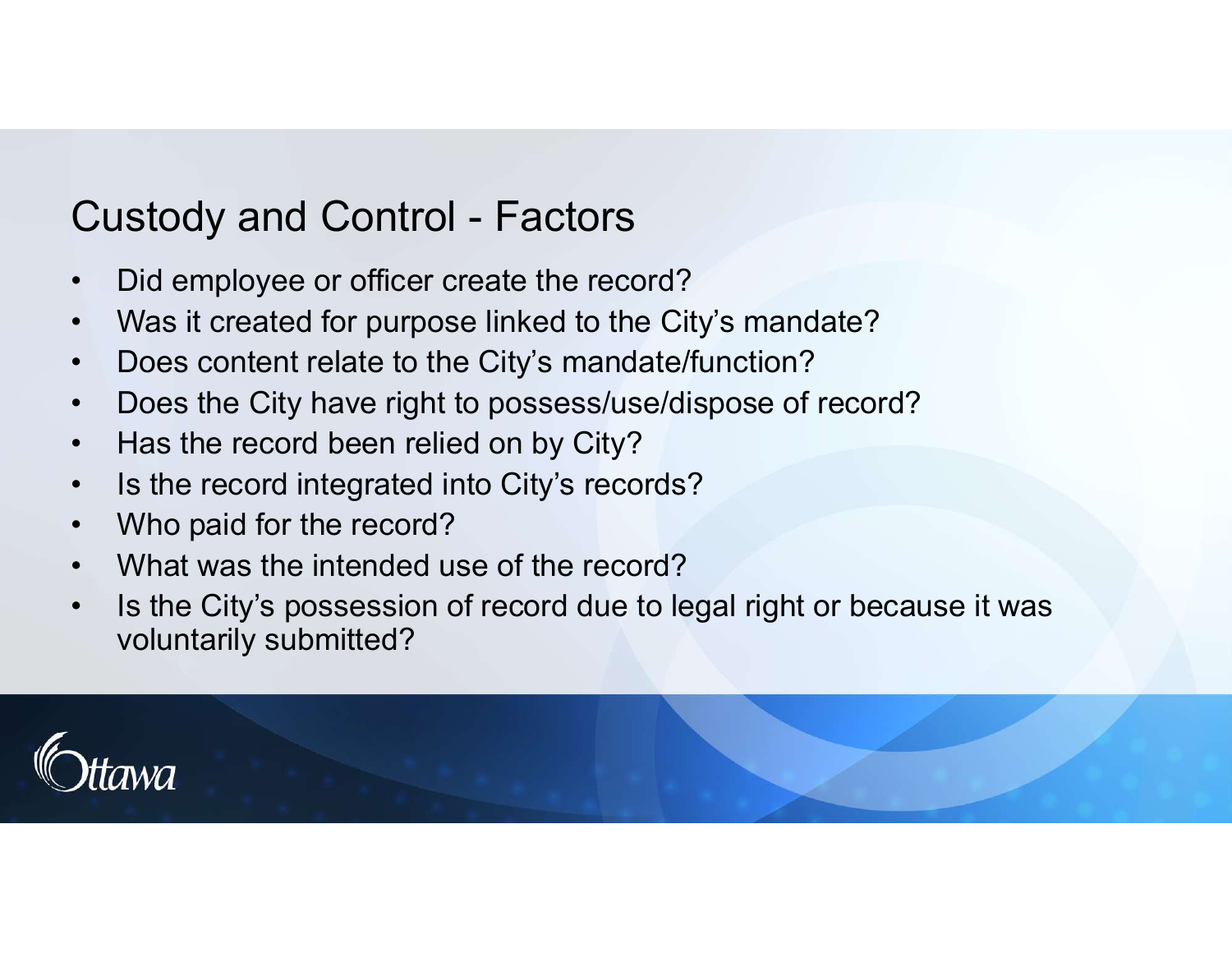# • Access by Elected Officials to City Records<br>• No special right of access for Members of Council<br>• MFIPPA provides access where:<br>• Information required for duties as a Member of Counc Access by Elected Officials to City Records

- 
- 
- Access by Elected Officials to Cit<br>• No special right of access for Members of<br>• MFIPPA provides access where:<br>• Information required for duties as a Me<br>Council or Committee meetings, but in o Information required for duties as a Member of Council (e.g. for Council or Committee meetings, but info may still be confidential) Access by Elected Officials to City Records<br>
• No special right of access for Members of Council<br>
• MFIPPA provides access where:<br>
○ Information required for duties as a Member of Council (e.g. for<br>
○ Council or Committee
	- $\circ$  In specific circumstances such as grave health and safety issues
- - o Matters of convenience
	- o Matters of "concern or interest"

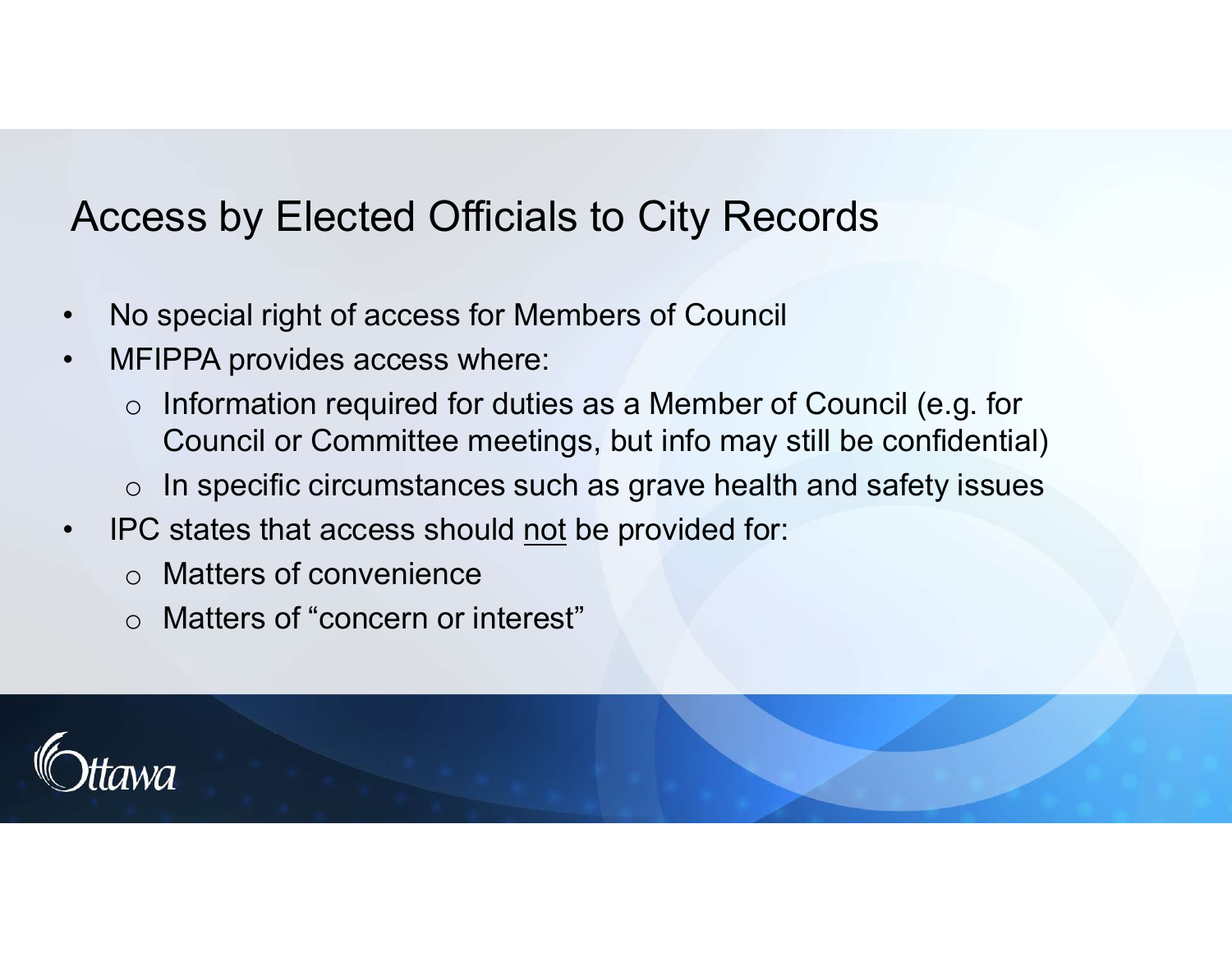# Access related to Casework<br>• On behalf of a constituent<br>• On behalf of a constituent<br>• Requires consent of individual if p Access related to Casework

- - o No special right of access in this case
	- o Requires consent of individual if personal information sought (or other authority under MFIPPA)
	- o Exemptions to disclosure in MFIPPA would apply

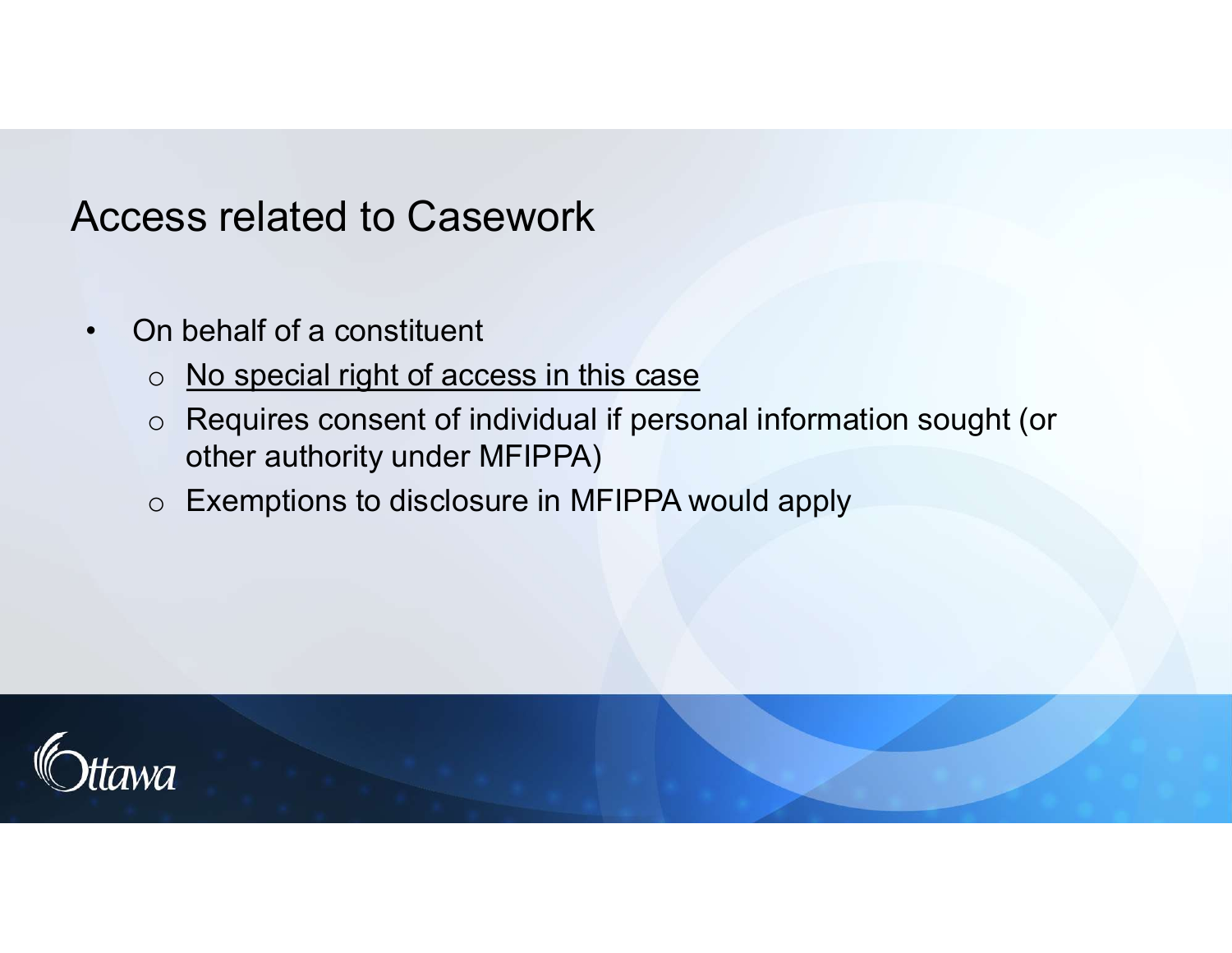## What Is Personal Information?

- what Is Personal Information?<br>• Recorded information about an identifiable individual, including: race,<br>national or ethnic origin, colour, religion, age, sex, sexual orientation,<br>or marital or family status, phone number, national or ethnic origin, colour, religion, age, sex, sexual orientation, or marital or family status, phone number, address, employment history, education, financial status, medical condition, personal views or opinions and criminal history **Vhat Is Personal Information?**<br>• Recorded information about an identifiable individual, including: race, national or ethnic origin, colour, religion, age, sex, sexual orientation, or marital or family status, phone number
- nature along with any responses that would reveal contents of original correspondence

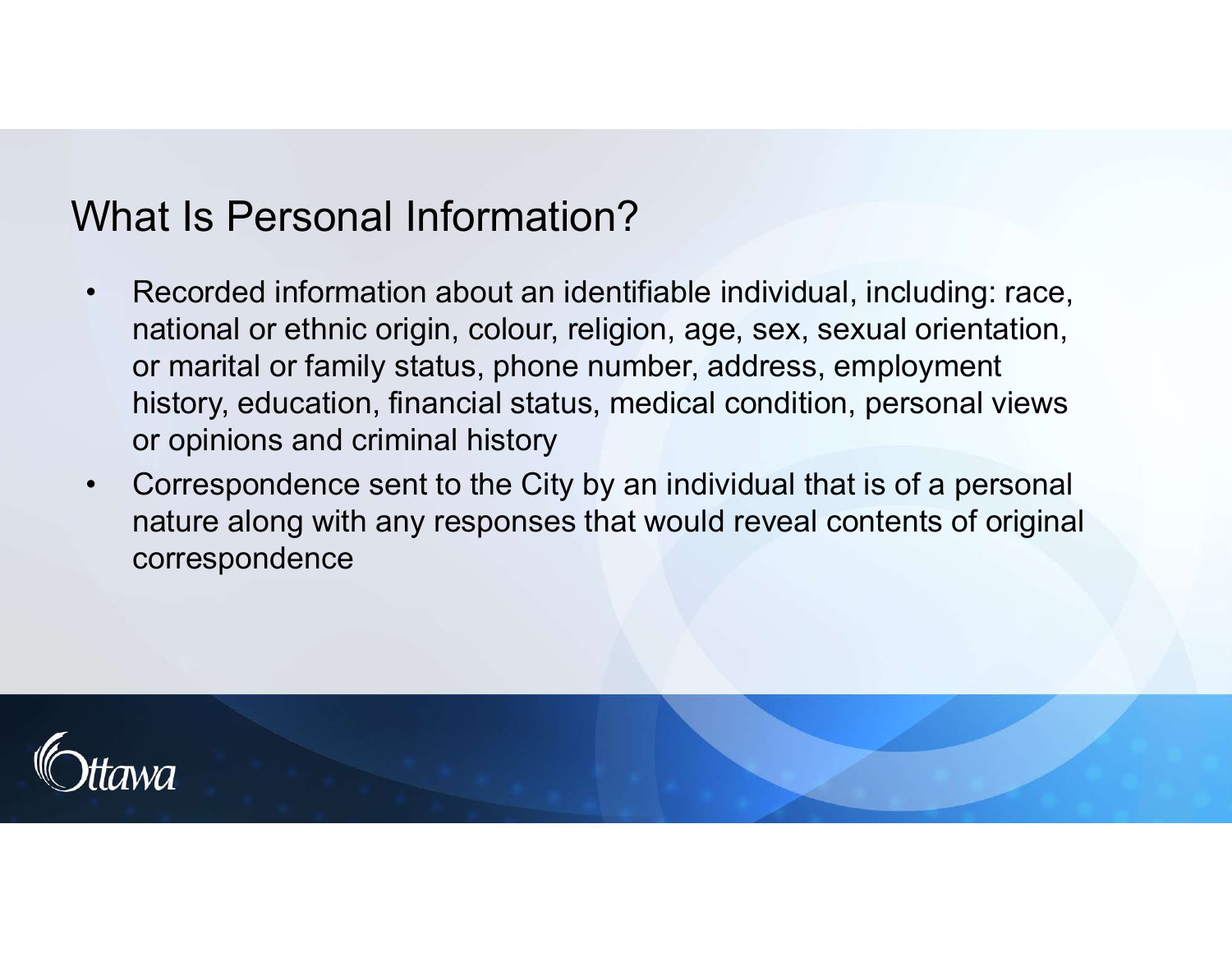# What is <u>Not</u> Personal Information?<br>• The name, title, contact information or design

- what is <u>Not</u> Personal Information?<br>• The name, title, contact information or designation that identifies<br>• Business information, while valuable, possibly even confidential. a person in a business, professional or official capacity
- What is <u>Not</u> Personal Information?<br>• The name, title, contact information or designation that identifies<br>a person in a business, professional or official capacity<br>• Business information, while valuable, possibly even conf hat is <u>Not</u> Personal Information?<br>The name, title, contact information or designation that identifies<br>a person in a business, professional or official capacity<br>Business information, while valuable, possibly even confident under MFIPPA

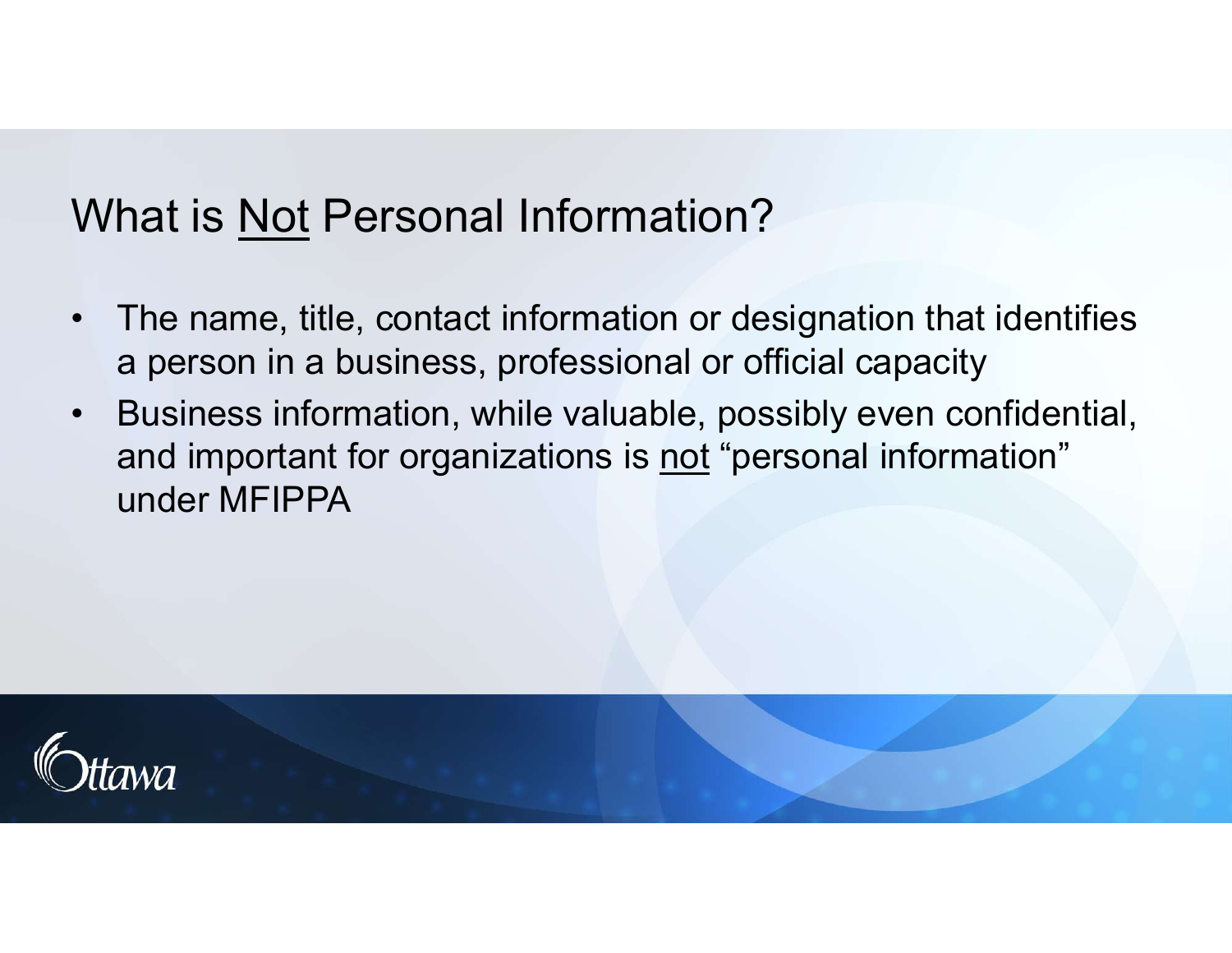## Collection of Personal Information

- Collection of Personal Information<br>• Like access to information requests, Councillors are generally <u>not</u> subject to<br>• That said, Councillors tend to adhere to the same rules and principles as City<br>• the privacy provisions set out under MFIPPA
- Collection of Personal Information<br>• Like access to information requests, Councillors are generally <u>not</u> subject to<br>• That said, Councillors tend to adhere to the same rules and principles as City<br>• employees:<br>• Collec employees:
	- $\circ$  Collect directly from individual, unless other manner specifically authorized
	- o Must provide "notice of collection"
		- In a letter, verbally or by notice on a form
		- **If you are going to use the contact information in your database for a** purpose other than why it was collected, you must explicitly ask permission

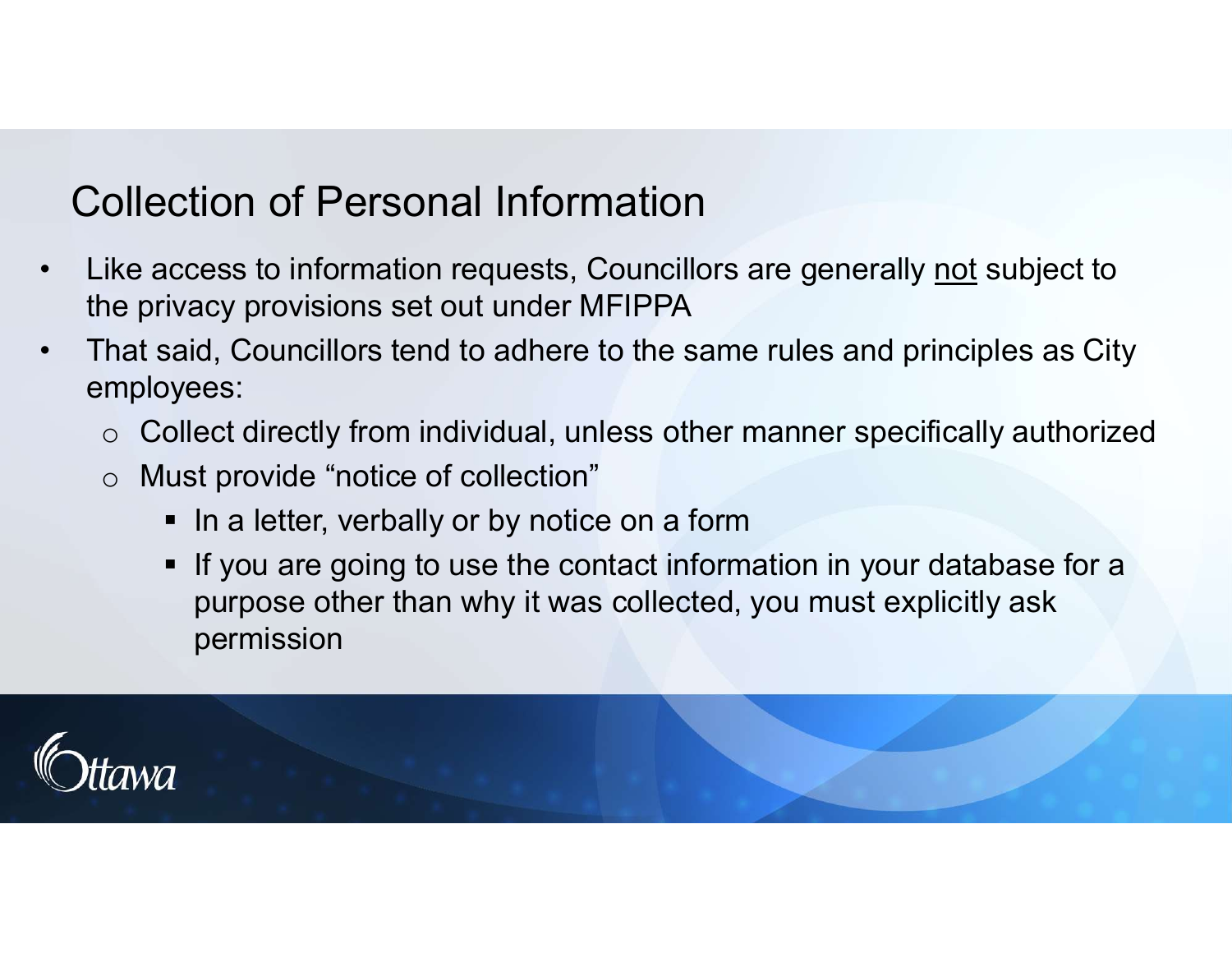# Example of collection statement

Personal information will be used by the Office of **[insert Elected Official's name]** the purposes of *[list principal purposes for which the information may be used* i.e. administration of a program, for the purposes of contacting residents about a site plan application, etc. LACTIT DIFE OF CONECTION TRACTITENT<br>Personal information will be used by the Office of *[insert Elected Official's name]*<br>the purposes of *[list principal purposes for which the information may be used*<br>i.e. administration

Personal information collected will not be used for any election-related purpose, consistent with the City of Ottawa's Election-related Resources Policy.

Questions about this collection and use of your personal information may be [email address optional]."